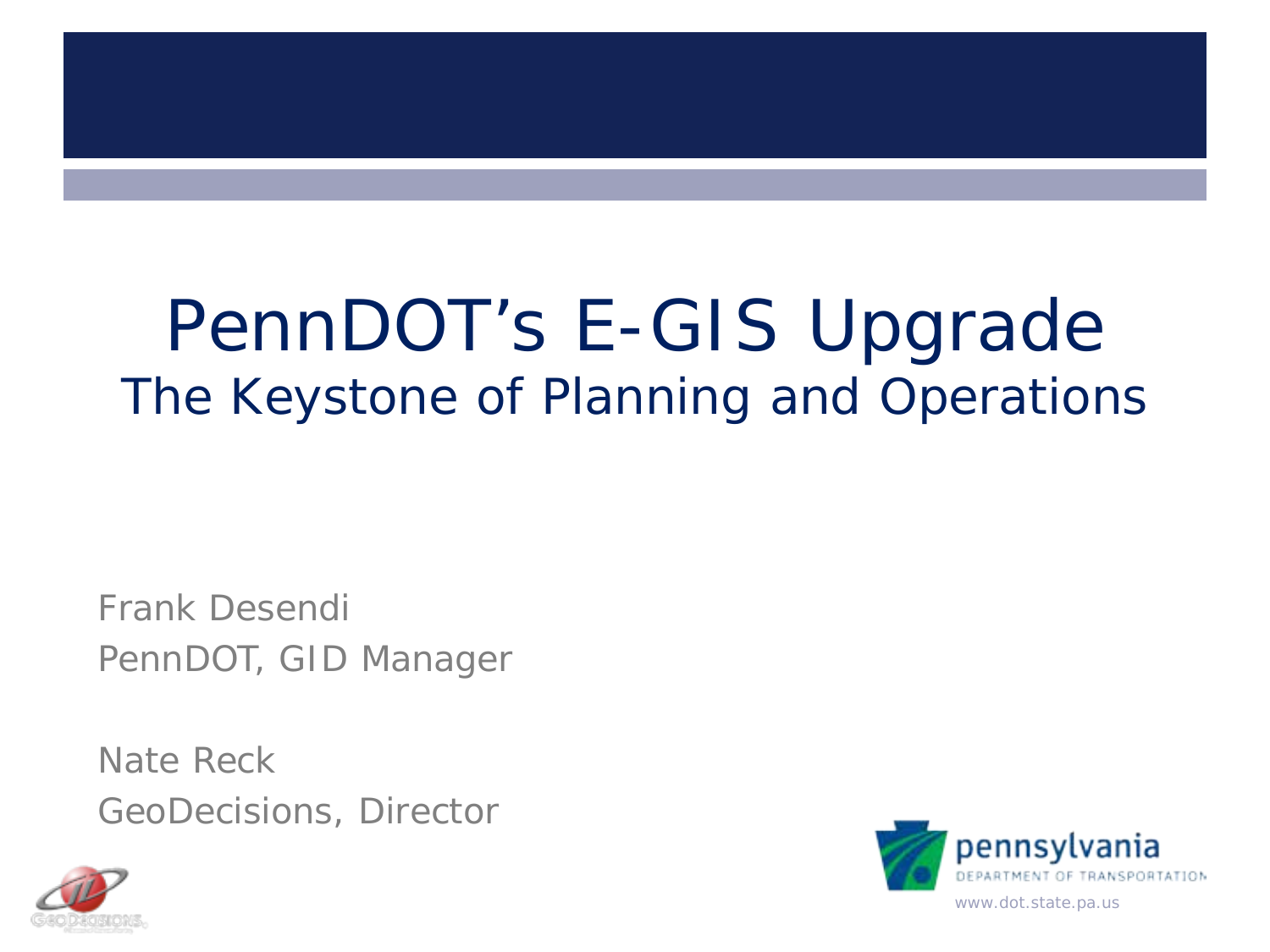# Agenda

- Background
- Facilitating Initiatives
- Outcomes
- Accomplishments
- Future Direction
- Questions



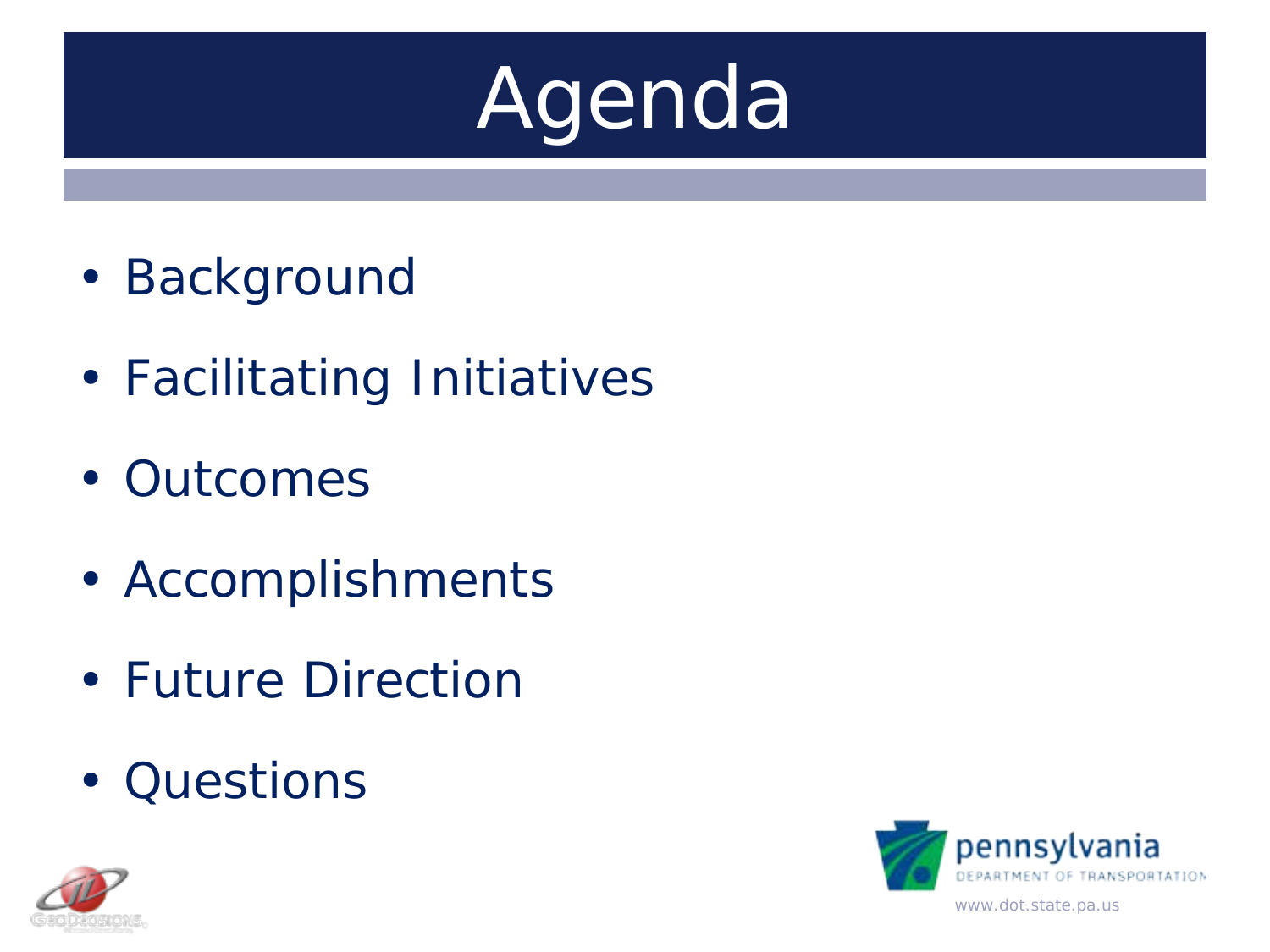- 67 Counties
- 11 Engineering Districts







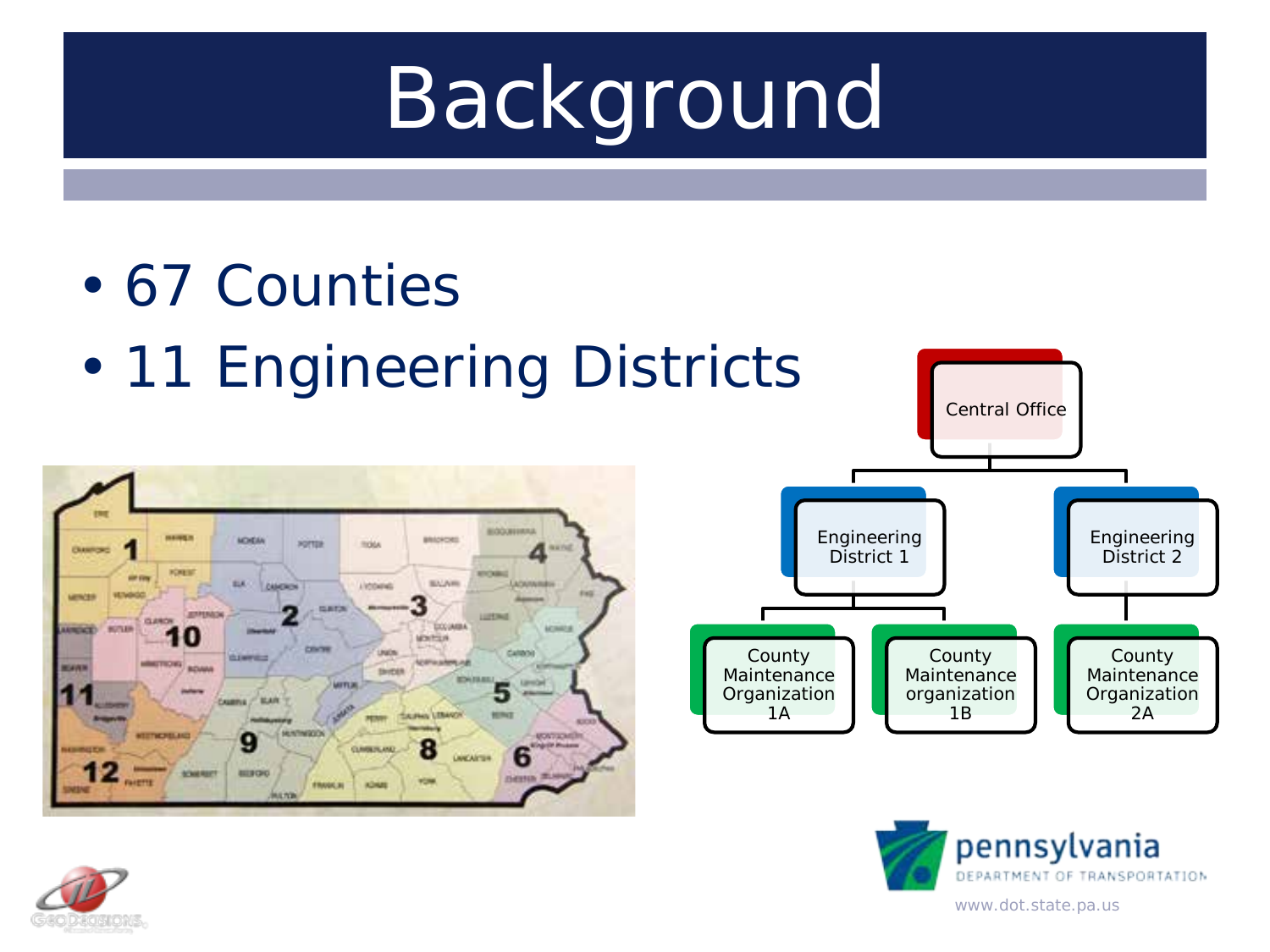# •PennDOT's Responsibility

- − 44,639 Miles of Roadway
	- § 3,500 Local Fed Aid Miles
- − 27,165 Bridges & Structures



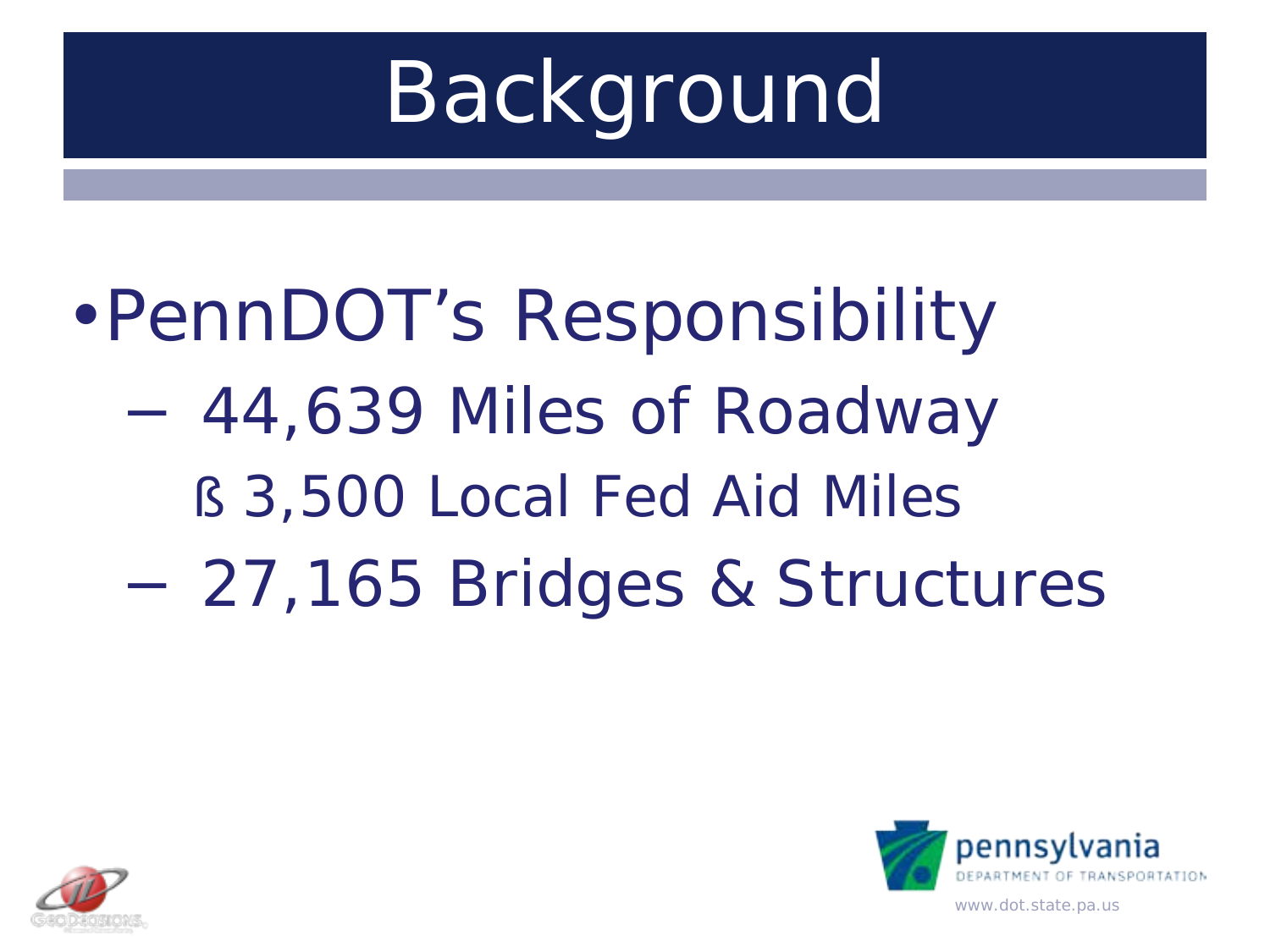#### •PennDOT's GIS Database

- ~50,530 Miles of Roadway
	- § Adding 70,000 Miles of Local
- ~38,316 Bridges & Structures

#### •Supports

- –Annual Program ~ \$2B
- –Winter Services < \$300M



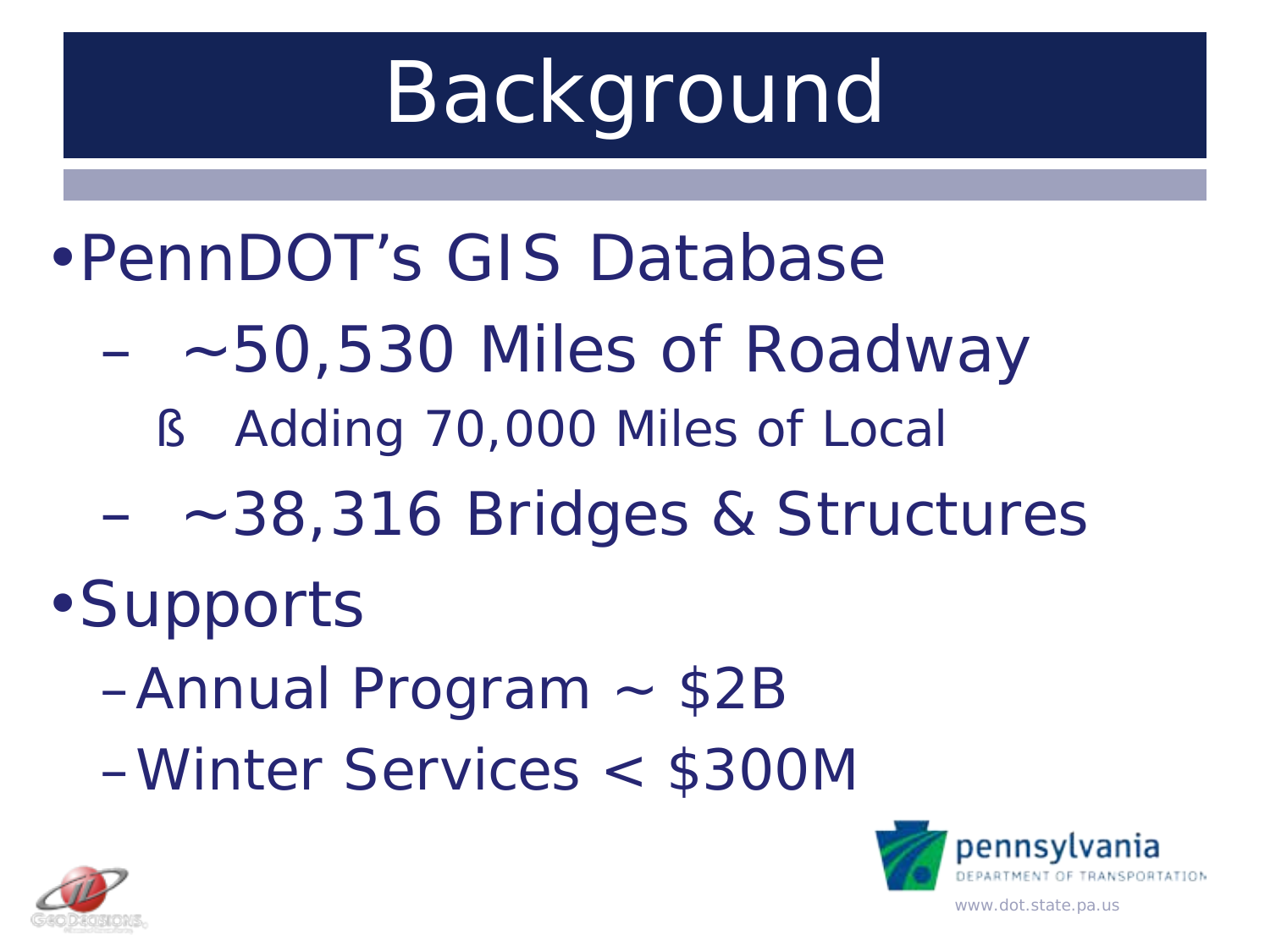- •PennDOT's GIS Database
	- Roadway
	- Traffic
	- Bridge
	- Projects
	- Maintenance
	- Safety



- ITS, Conditions
- Boundaries
- Environmental
- Aviation
- Rail

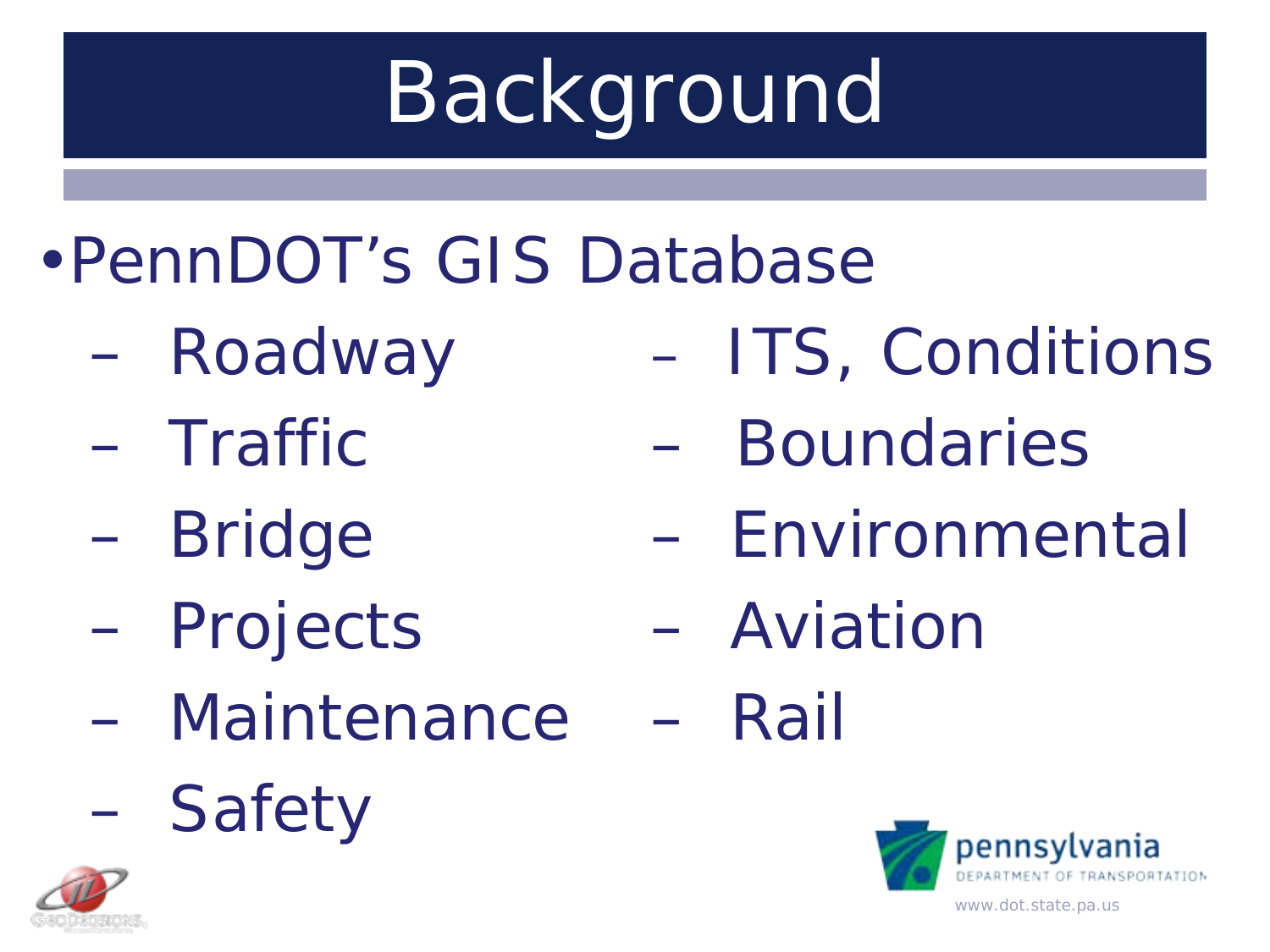## PennDOT's GIS

- Modernizing
	- –Tech Refresh / Expansion
	- –Interviews
	- –Needs Assessments
	- –Prototypes



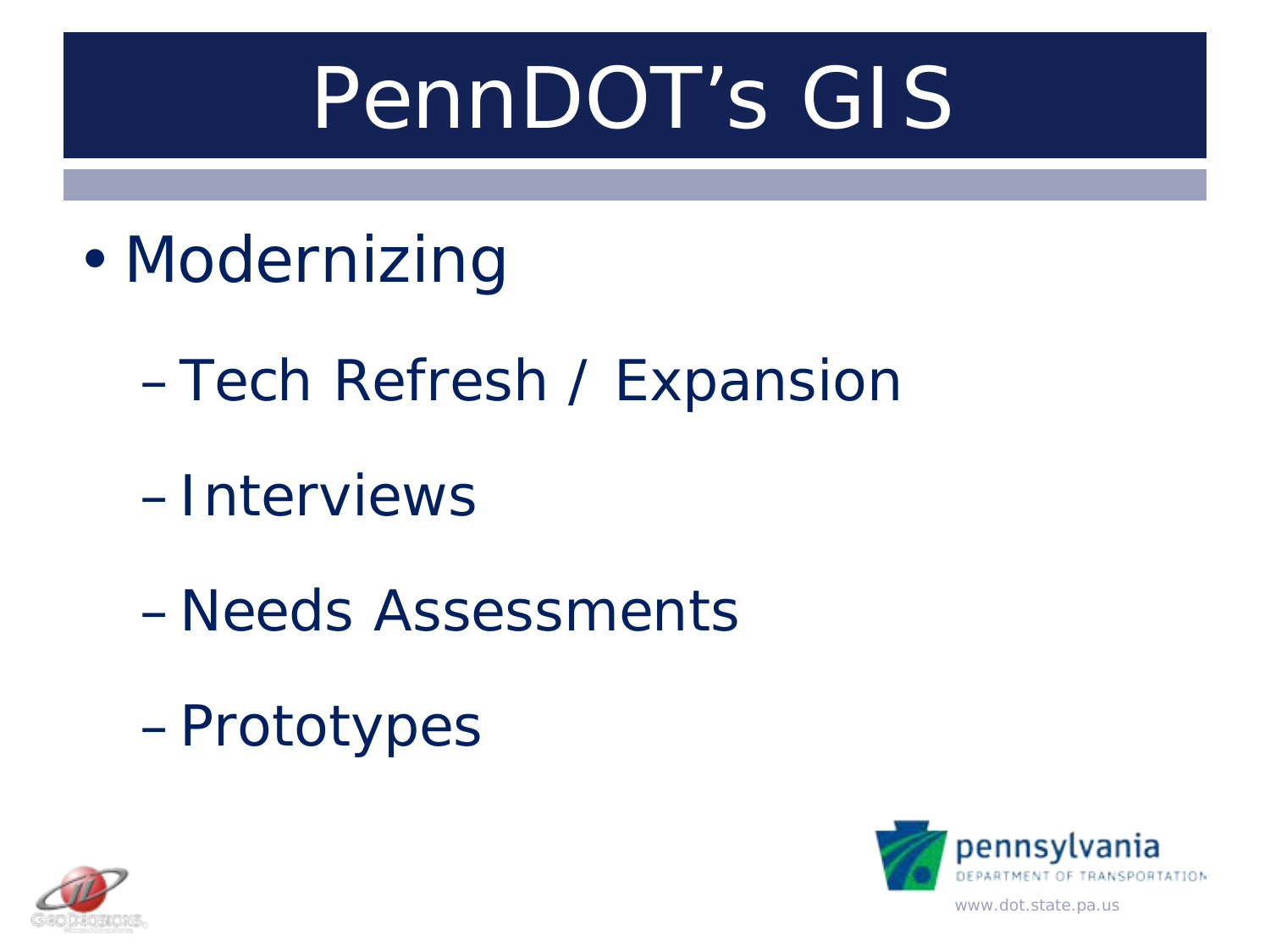## Redesign Needs

- Desires:
	- "Google"-like mapping experience
	- Disparate database integration
	- EZ visualization
	- –Sharing of data/maps
	- –Custom Layers
	- Tools!



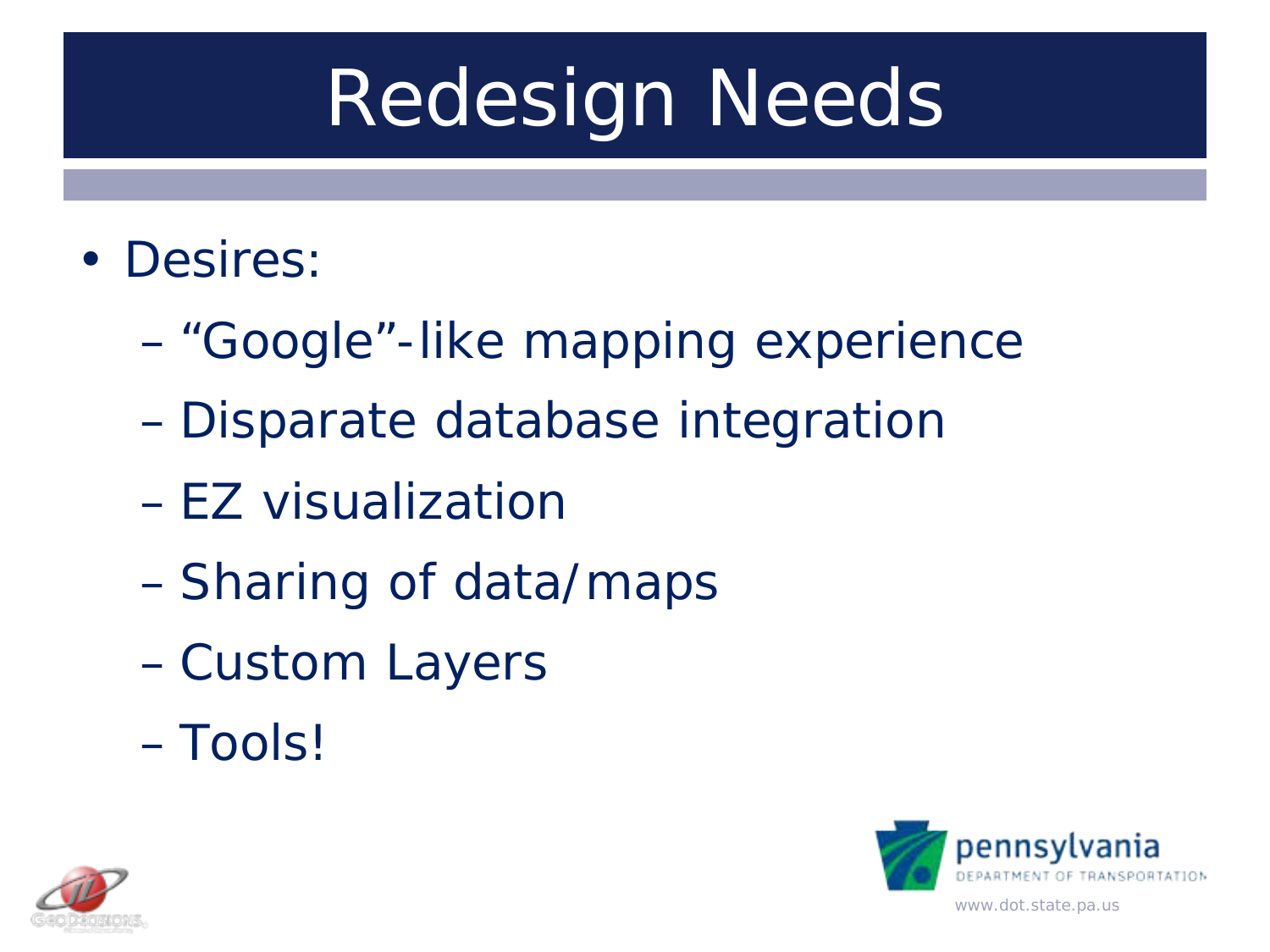#### Redesign Constraints

- Constraints:
	- PennDOT Base Map
	- Data Exposure
	- Database Architecture
	- Marketing
	- Training
	- Incomplete Road Network

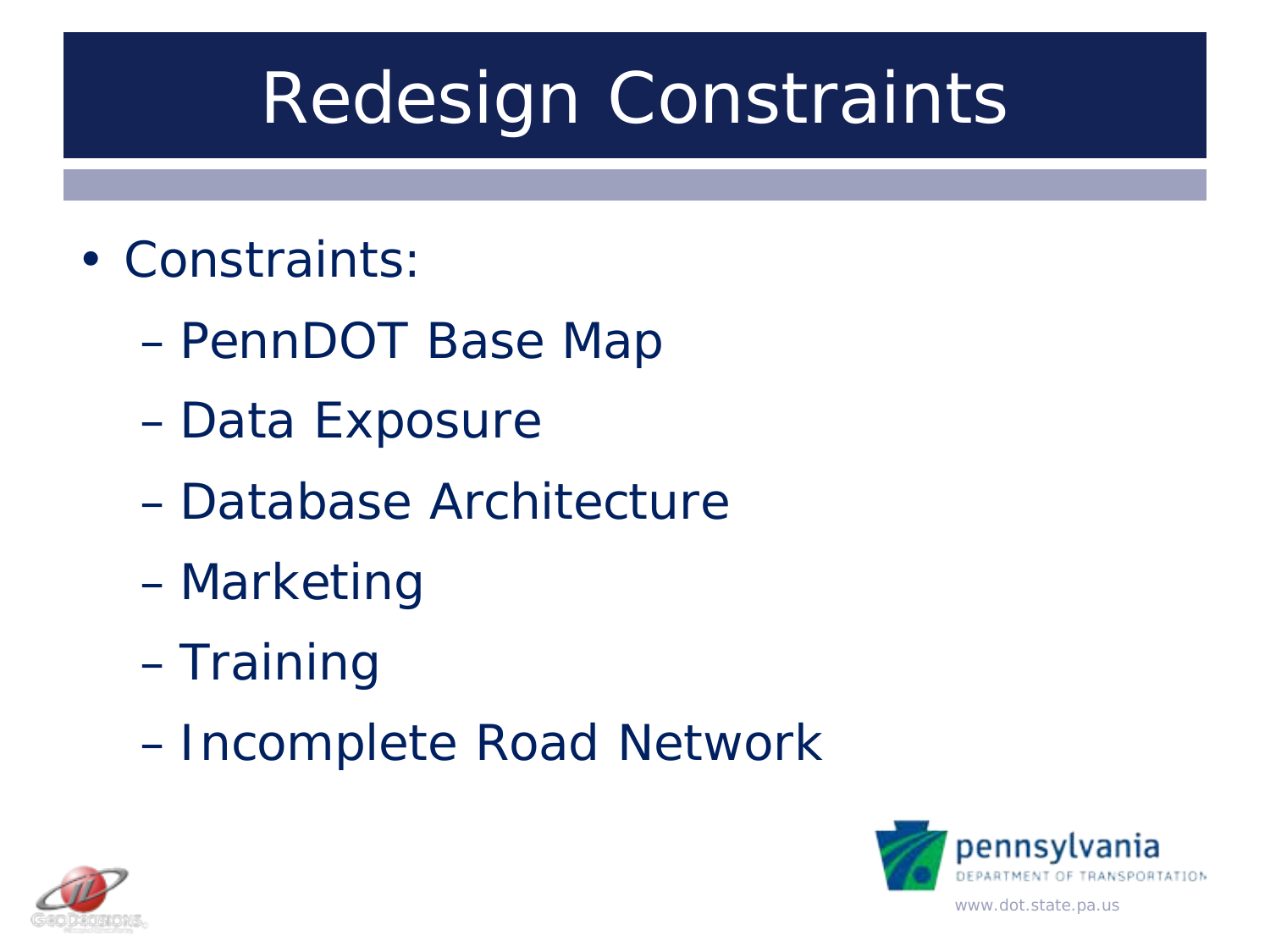#### Meeting Needs  $\mathcal{R}_{\mathcal{U}}$ Overcoming Constraints



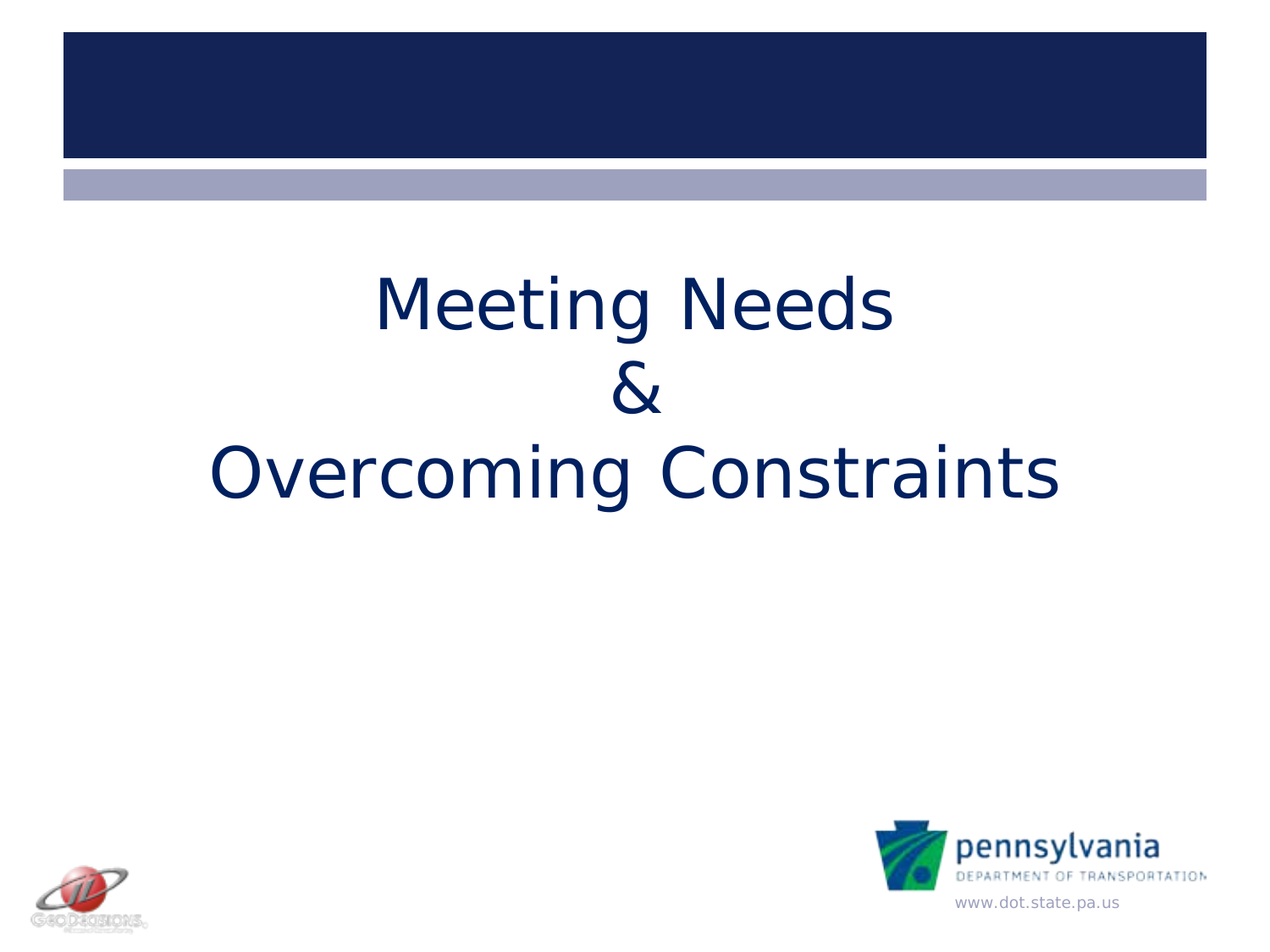## PennBOTs

- Embeddable Tool Set
	- VideoLog
	- Street View
	- Document Management
	- Query Builder
	- PETL





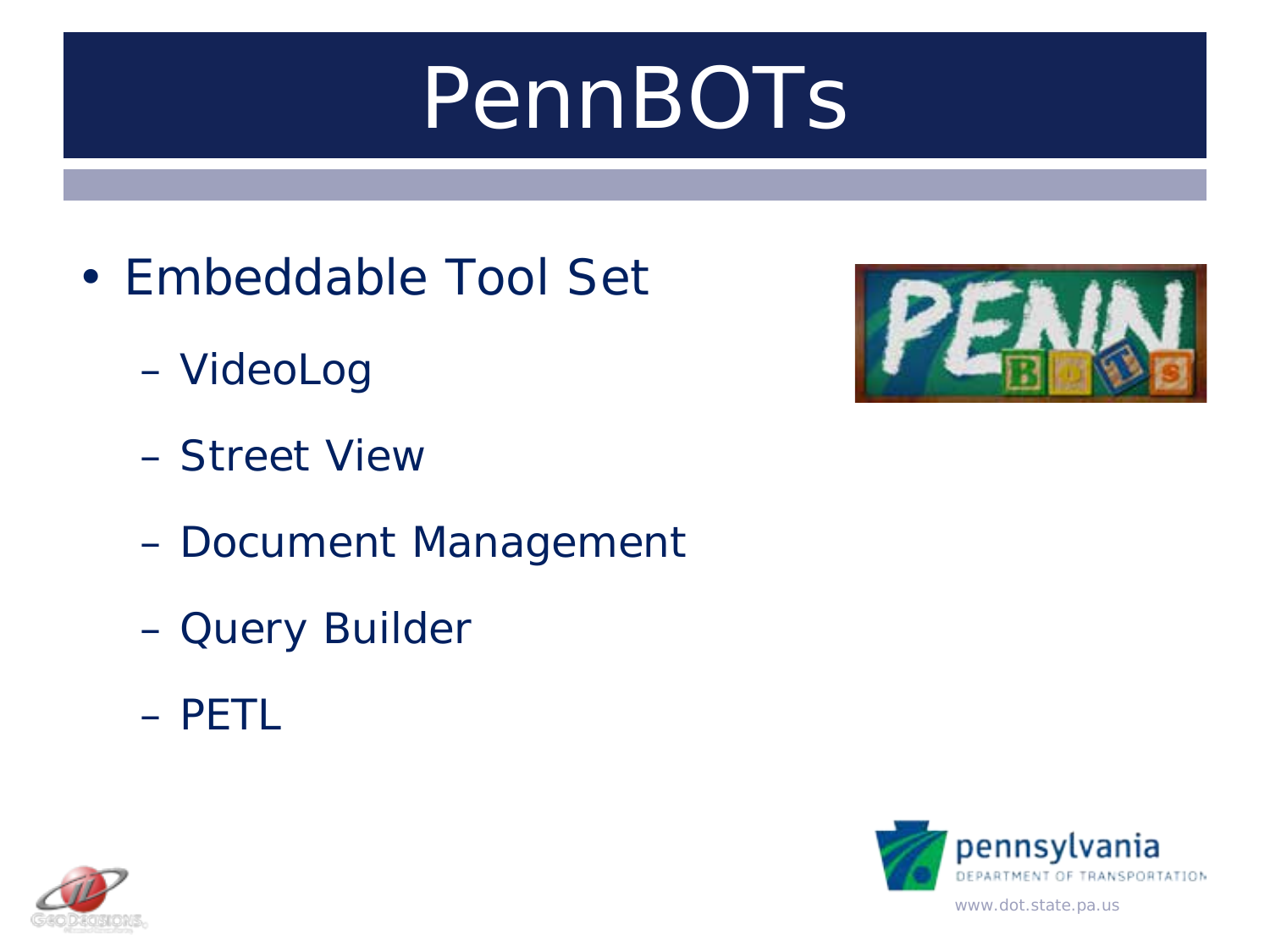## PennBOT Services

- Some Services
	- Ad Hoc query
	- LRM by Lat/Lon
	- Document Management
	- Legislative Districts
	- Many Tools and Searches





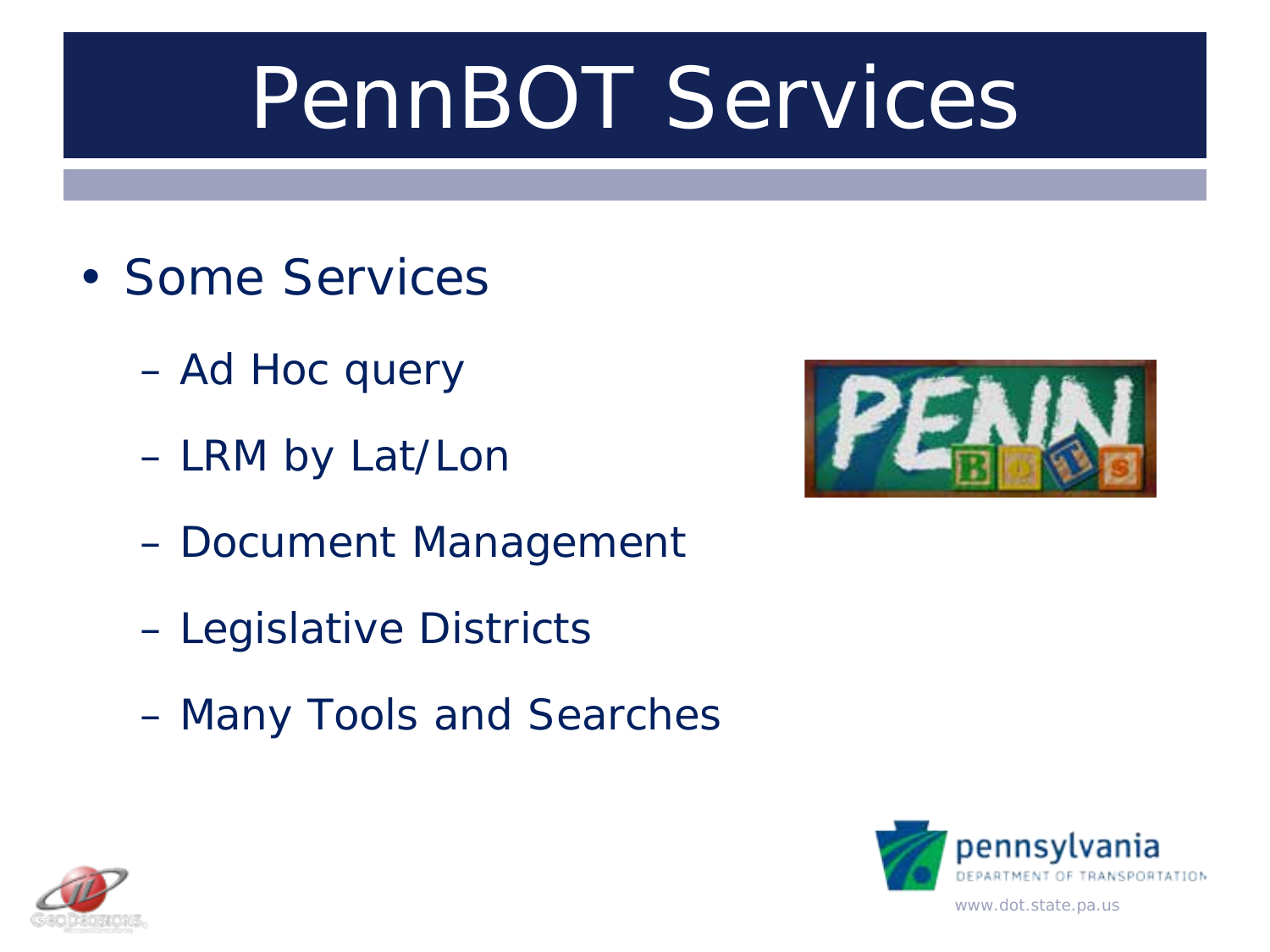## PETL

- Spreadsheet Dyn Seg Engine for the Web
- Dynamically Show Data in Apps and ArcMap



| o                           |                                                       |             |              |              |                          |                     | PennDOT ETL    |             |                                                                                                                                                    |                 |               |                |               | ×                 |  |
|-----------------------------|-------------------------------------------------------|-------------|--------------|--------------|--------------------------|---------------------|----------------|-------------|----------------------------------------------------------------------------------------------------------------------------------------------------|-----------------|---------------|----------------|---------------|-------------------|--|
|                             |                                                       |             |              |              |                          |                     |                |             | Step 2: Project Creation / Column Mapping                                                                                                          |                 |               |                |               |                   |  |
| Project Information. O      |                                                       |             |              |              |                          | Validate Options: 0 |                |             |                                                                                                                                                    |                 |               |                |               |                   |  |
|                             | Colorado Rena Privated   La Angel 4 centres (Prigers) |             |              |              |                          |                     |                |             | <b>Building O</b>                                                                                                                                  |                 |               |                |               |                   |  |
| Frederick.                  | puts. auto                                            |             |              |              |                          |                     |                |             | Capital at traum in the animal                                                                                                                     |                 |               |                |               |                   |  |
| <b>Robin is Alexandrian</b> |                                                       |             |              |              |                          |                     |                |             |                                                                                                                                                    |                 |               |                |               |                   |  |
| Database Field Mapping: 0   |                                                       |             |              |              |                          |                     |                |             |                                                                                                                                                    |                 |               |                |               |                   |  |
| <b>ERANT Road 1. 31</b>     |                                                       |             |              |              |                          |                     |                |             |                                                                                                                                                    |                 |               |                |               |                   |  |
| Genevay (File               |                                                       |             |              |              |                          |                     |                |             |                                                                                                                                                    |                 |               |                |               |                   |  |
| Unused Detebase Fleids:     |                                                       |             |              |              |                          |                     |                |             |                                                                                                                                                    |                 |               |                |               |                   |  |
|                             |                                                       |             |              |              |                          |                     |                |             | Declarate Lat Long courses (Ascience charbes) charbes courses morning) movies( municipal mustical mustan) contained conclusive contained contained |                 |               |                |               |                   |  |
| Mapped Fields:              |                                                       |             |              |              |                          |                     |                |             |                                                                                                                                                    |                 |               |                |               |                   |  |
|                             | <b>Claused</b>                                        |             |              |              |                          |                     |                |             |                                                                                                                                                    |                 |               |                |               |                   |  |
| INVESTIGATION COOK BY RY NO |                                                       |             | <b>JUNEE</b> |              |                          |                     |                |             | SOE NO. 604 904 OFFERT ASH VES ON OFFICE DID BOS LATTH FEET ACTIVITY MET: WANT, FT. MANYLYONING ISSNEY! N                                          |                 |               |                |               |                   |  |
| $\rightarrow$               | $^{14}$                                               | men-        | $(1 + 1)$    | <b>KOL</b>   | $+98$                    | $\,$                |                |             |                                                                                                                                                    | PERMIT          | <b>SEPTEM</b> | 83             | 1 bit counter |                   |  |
| <b>Service</b><br>x         | $\Rightarrow$                                         | 356         | ×            |              | $\overline{\phantom{a}}$ | ٠                   | $\mathcal{H}$  | ter.        | <b>ANDE</b>                                                                                                                                        | T-POINT         | 204           | ×.             | 2 8 8 100 100 |                   |  |
| $\mathbb{R}$                | $\sim$                                                | $m_{\rm A}$ | $\mathbf{v}$ | ×.           | $\alpha$                 | ٠                   | 10             | $\equiv$    | $m +$                                                                                                                                              | <b>TEYRONE</b>  | and .         | 85             | 16            |                   |  |
| ٠                           | $\sim$                                                | <b>And</b>  | $\sim$       | ٠            | u                        | ٠                   | $\equiv$       | 1910        | 10312                                                                                                                                              | <b>FELTIME</b>  | <b>SHE</b>    | ٠              | ٠             |                   |  |
|                             | $\sim$                                                | mo          | $\sim$       | P.O.         |                          | $\mathbf{r}$        | <b>Inte</b>    | <b>Inch</b> | terra:                                                                                                                                             | 1111024         | dirta:        | w.             | $^{4+}$       |                   |  |
| ٠                           | $\left  \alpha \right\rangle$                         | $40\%$      | $\sim$       | $\mathbb{R}$ | $\mathbf{u}$             | ٠                   | $\blacksquare$ | $+1$        | $+1+16$                                                                                                                                            | <b>Highland</b> | ms.           | ٠              | w<br>18.5     |                   |  |
| л.                          | <b>FEL 3.1</b>                                        | m           | 115.00       | 1.1          | $-2$                     |                     | 18             |             |                                                                                                                                                    |                 |               |                |               |                   |  |
|                             |                                                       |             |              |              |                          |                     |                | part        | 33.18                                                                                                                                              | <b>FESTIVA</b>  | m             | <b>COLLEGE</b> | 88            | <b>Row Repair</b> |  |

#### PennDOT ETL

Step 3: Review Validation / Promote to Live o

| <b>Walmerson</b><br>п<br><b>ENVIS</b><br>Ematy Rows<br>426<br><b>Rows Processed</b><br>425<br>Promotable Rows<br><b>Hotel Estua Distant</b> | Validated | 406 |
|---------------------------------------------------------------------------------------------------------------------------------------------|-----------|-----|
|                                                                                                                                             |           |     |
|                                                                                                                                             |           |     |
|                                                                                                                                             |           |     |
|                                                                                                                                             |           |     |
|                                                                                                                                             |           |     |
|                                                                                                                                             |           |     |
|                                                                                                                                             |           |     |
| TELEVISION CHO - Inventational (0000) for the County Route                                                                                  |           |     |

 $125 - 8$ 

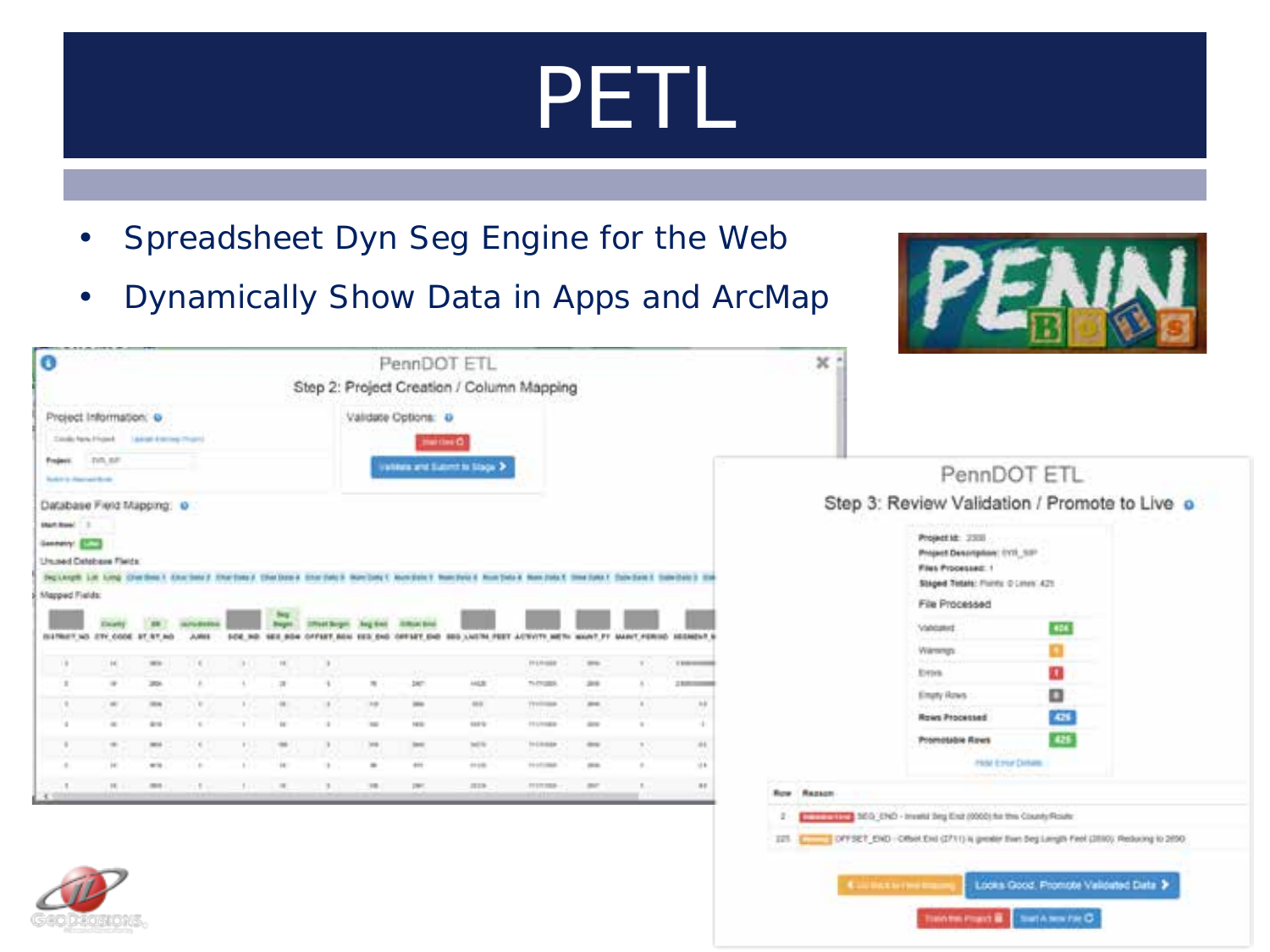## GIS-IQ

- Custom Map Builder
- Exportable/Printable Map and Data Grid
- Custom Layer Management
- Google-Like Search
- Canned/Template Maps
- Save and Share Maps
- Import Spreadsheets

| $\sqrt{GIS-IQ}$                                                                                                                                                           | <b>Handa</b> (1989) <b>D</b> | formations. 0                                                                                                                                                                       | <b>Filter Layer - Oynamic Mexicage Signs</b>                                                                                                                                           |                                                                                     |
|---------------------------------------------------------------------------------------------------------------------------------------------------------------------------|------------------------------|-------------------------------------------------------------------------------------------------------------------------------------------------------------------------------------|----------------------------------------------------------------------------------------------------------------------------------------------------------------------------------------|-------------------------------------------------------------------------------------|
| <b>Separat</b><br>ITS Devices<br><b>Business O</b>                                                                                                                        |                              | <b>Layer (Married)</b><br><b>IN FIDAL RESITIANCE</b>                                                                                                                                | THIS CARTY - In the MPAC - Fourth to<br>Somood Dake Durante trooppage trans                                                                                                            |                                                                                     |
| Synamic Layers (R) C .: Insure<br><b>V</b> + Glentas<br>ō<br>W. R. Hally<br>e<br>c<br>St. + Carola<br>a.<br>c                                                             |                              | <b>JUNE 1</b><br>LAWUGK 4L23387<br>LOCATION IN NC Missouri I Unatterest<br><b>PESEL</b><br>LOC DISTRICT MULT.<br>LOBARTHER DURESTS<br><b>MARK IIC TORES: Produce false Carleras</b> | <b>Change</b><br><b>Disk County</b><br>47,47,40<br>antigent memorial and services are<br><b>Final Duers</b><br>HEALT BY THINK CO IS FINING A 21.21 CO 1992 AND ACCOUNTED AT R 1 W ASH- | $\mathcal{L}_{\mathcal{C}}$<br>$\frac{1}{2}$ and<br>. 음<br>$\frac{1}{2}$ . Scribner |
| SC-M - Foreman Himmage Stars-<br>o<br>œ<br>SE W. Treatmas Advisers Planker.<br>E<br>o<br><b>Storet York</b><br><b>REGISTER PERSONAL PROPERTY</b><br><b>PO IT SOUTHERN</b> | <b>JAHLIN L PR</b>           | <b>MEE MARKER KT</b><br>MODEL SHITLERS<br>MAN FROUGH<br><b>MODULER</b> 3.<br>DEVALE 121<br>OWNER SEESOCY NO.R                                                                       | <b>Video Lou</b>                                                                                                                                                                       |                                                                                     |
| H                                                                                                                                                                         | <b>Shirlesington</b>         | PLAN DEPUTH YEAR<br>FORES THREE 2<br>RECOME GROUPE STELLANDSCALES M.<br>10'O NO 1991<br>105 NO.<br>SOFTWARE PAC SUC 10012836<br><b>INSERATION</b>                                   |                                                                                                                                                                                        |                                                                                     |
| Machanishery<br><b>Banders Company Company</b>                                                                                                                            |                              | SOBILE IS LATLONG ?<br>Salah Keurras                                                                                                                                                | CUMBERLAND (31)<br>County<br><b>Books</b><br>10081.0NL 1991<br><b>WEST</b><br>Direction<br>oces.<br>Sogneert<br>1113.80<br>Offices.                                                    |                                                                                     |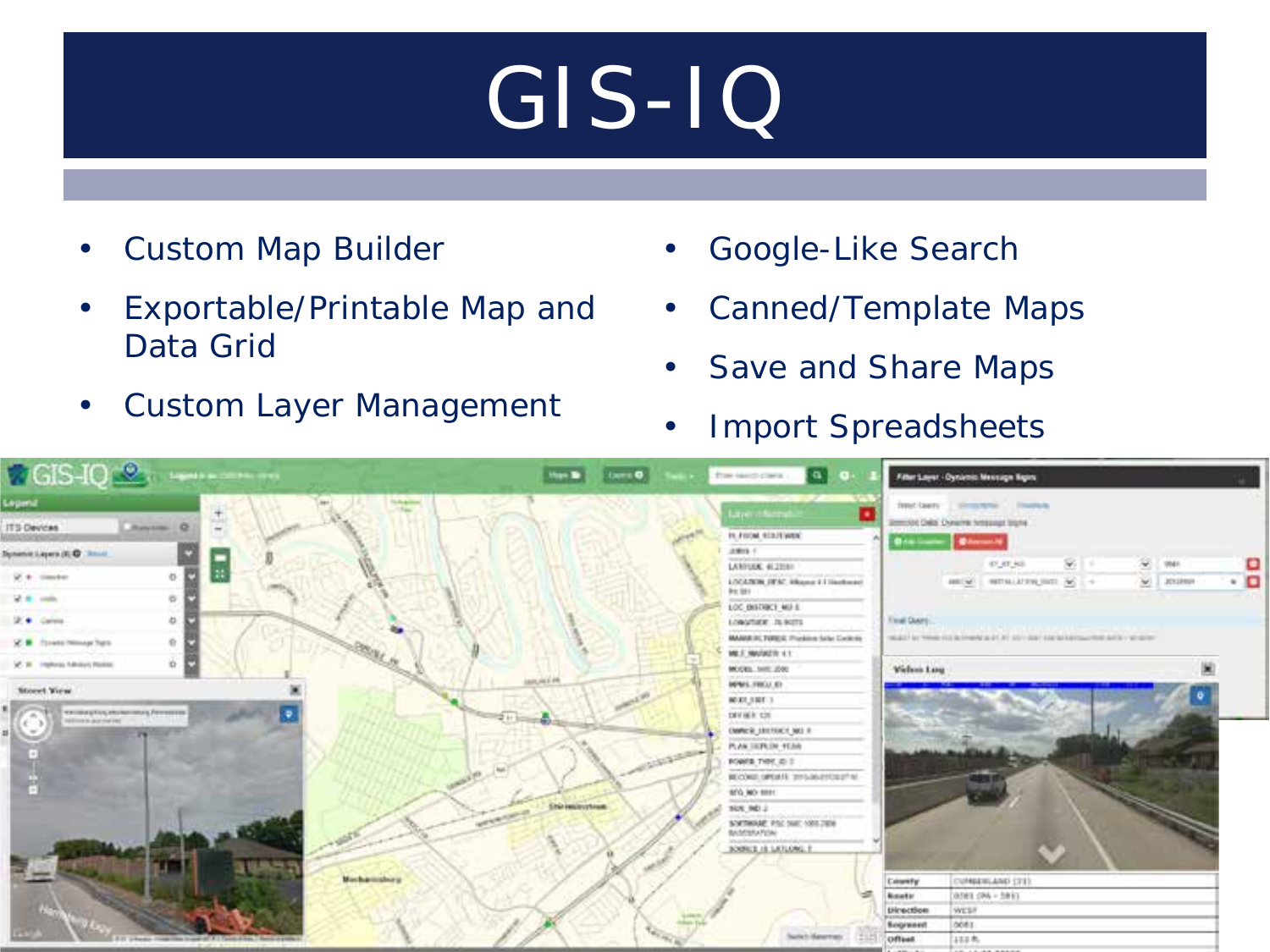### Template Maps

- Standard Operating Procedures in Visual GIS Form
- Best Practice of Visualization and Query
- Whole State On Same Page
- **Examples:** Traffic Volumes, Functional Class, NHS, Condition, etc.

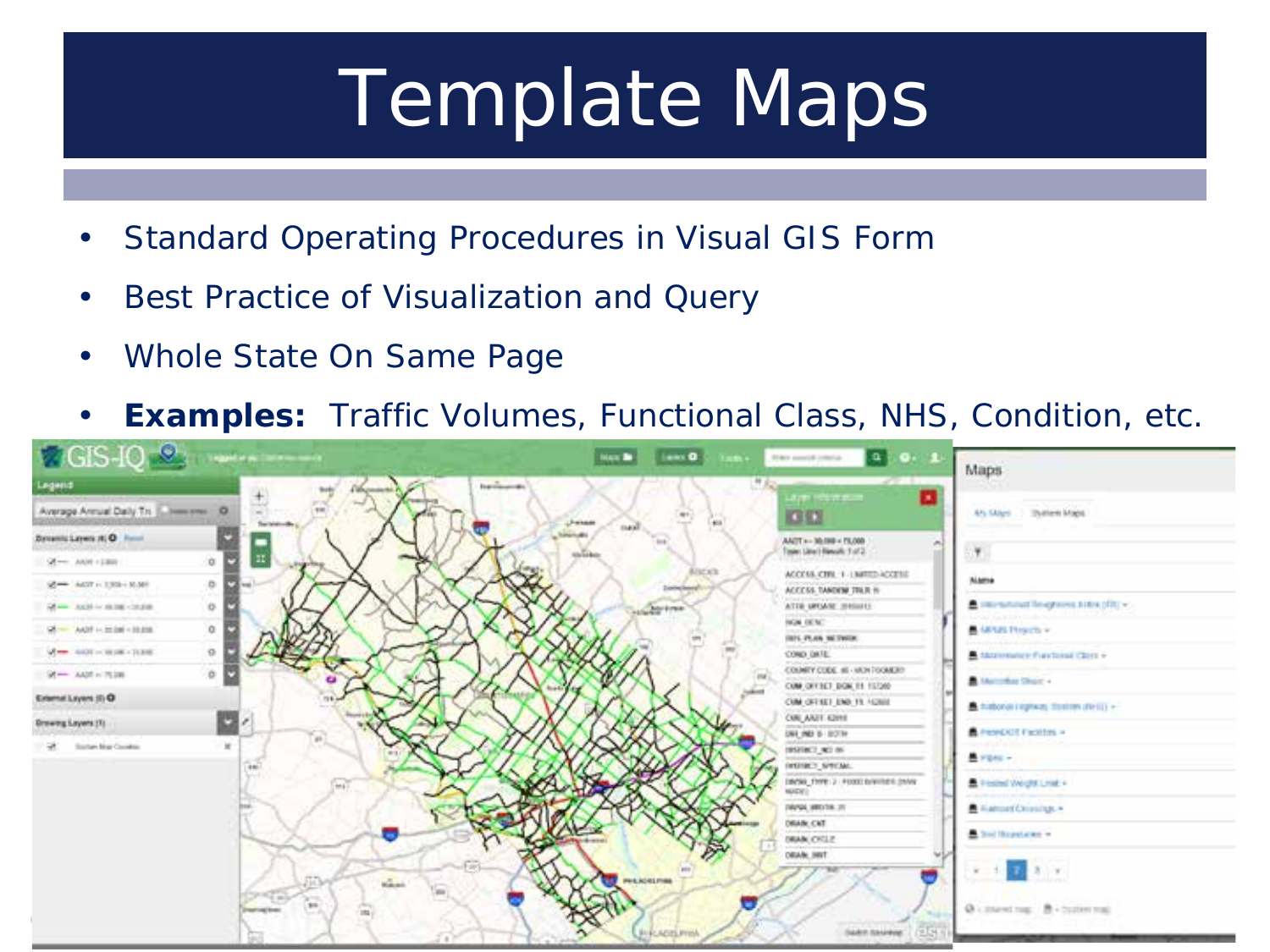# GIS-IQ

#### Demonstration



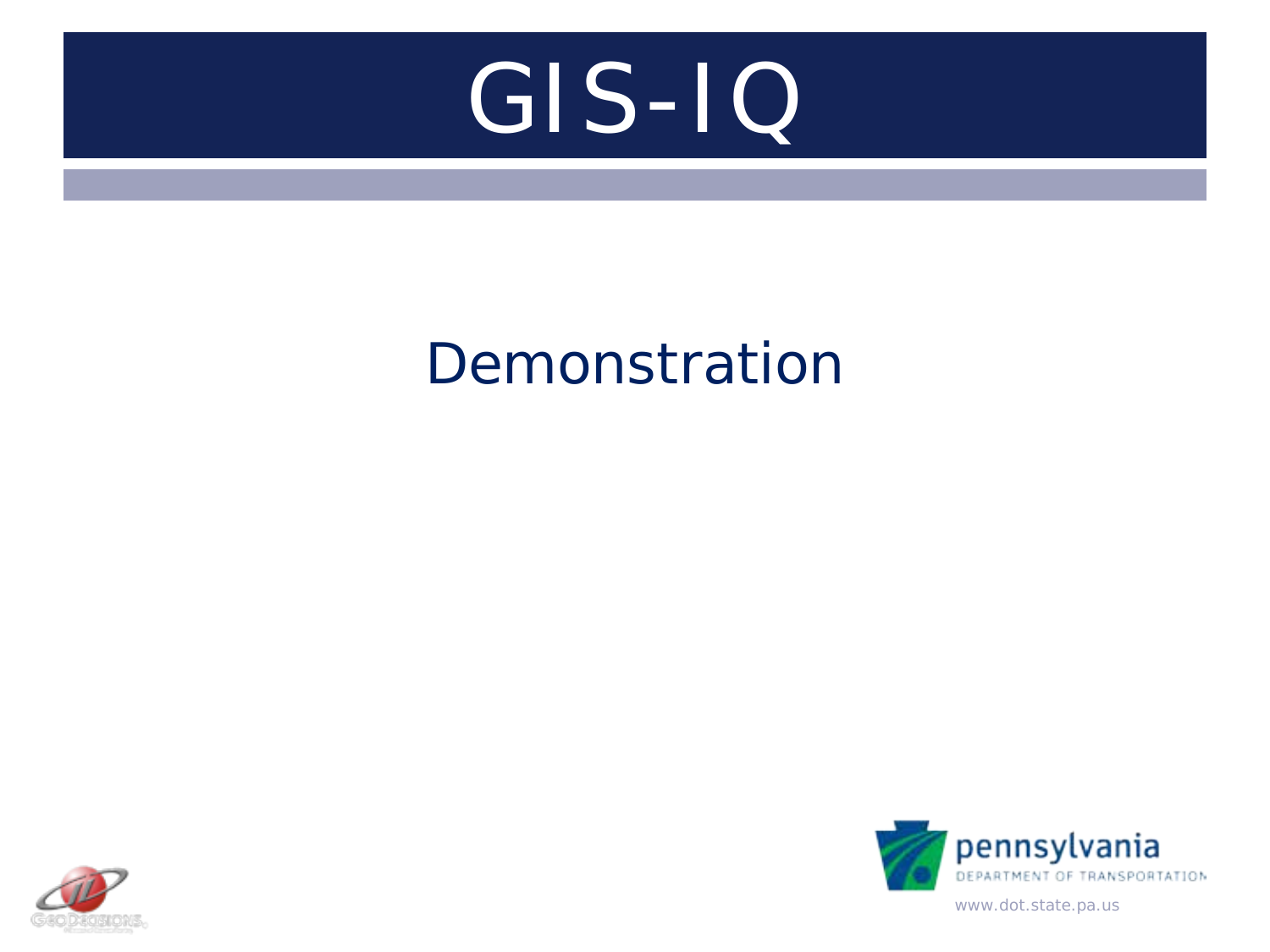#### PennDOT's GIS – Future

• Common Codebases / Services – Wholesale and Retail Widgets (PennBOTS)

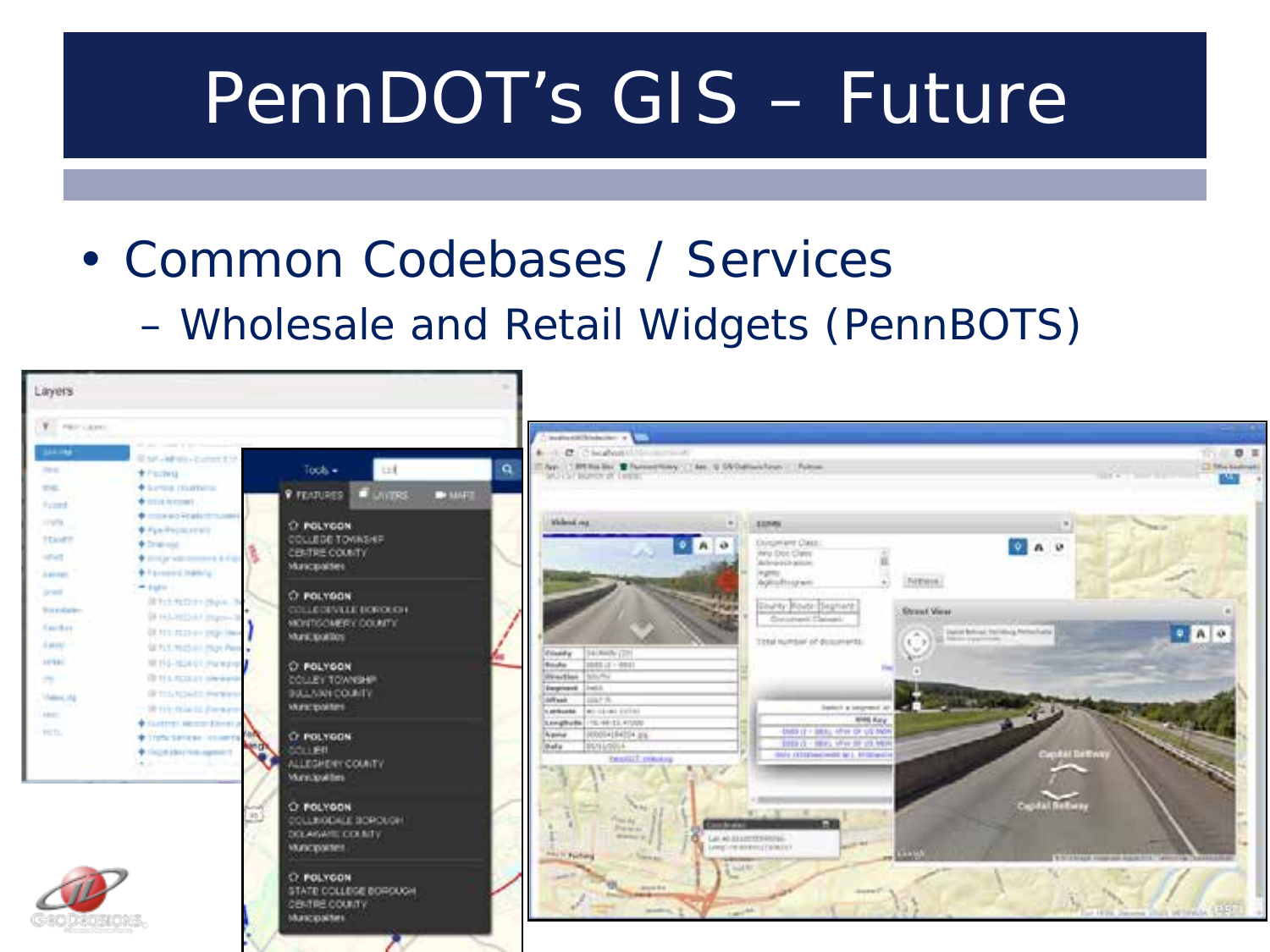## Technical Environment

- ASP.NET Visual Studio 2012
- AngularJS
- Bootstrap
- Python

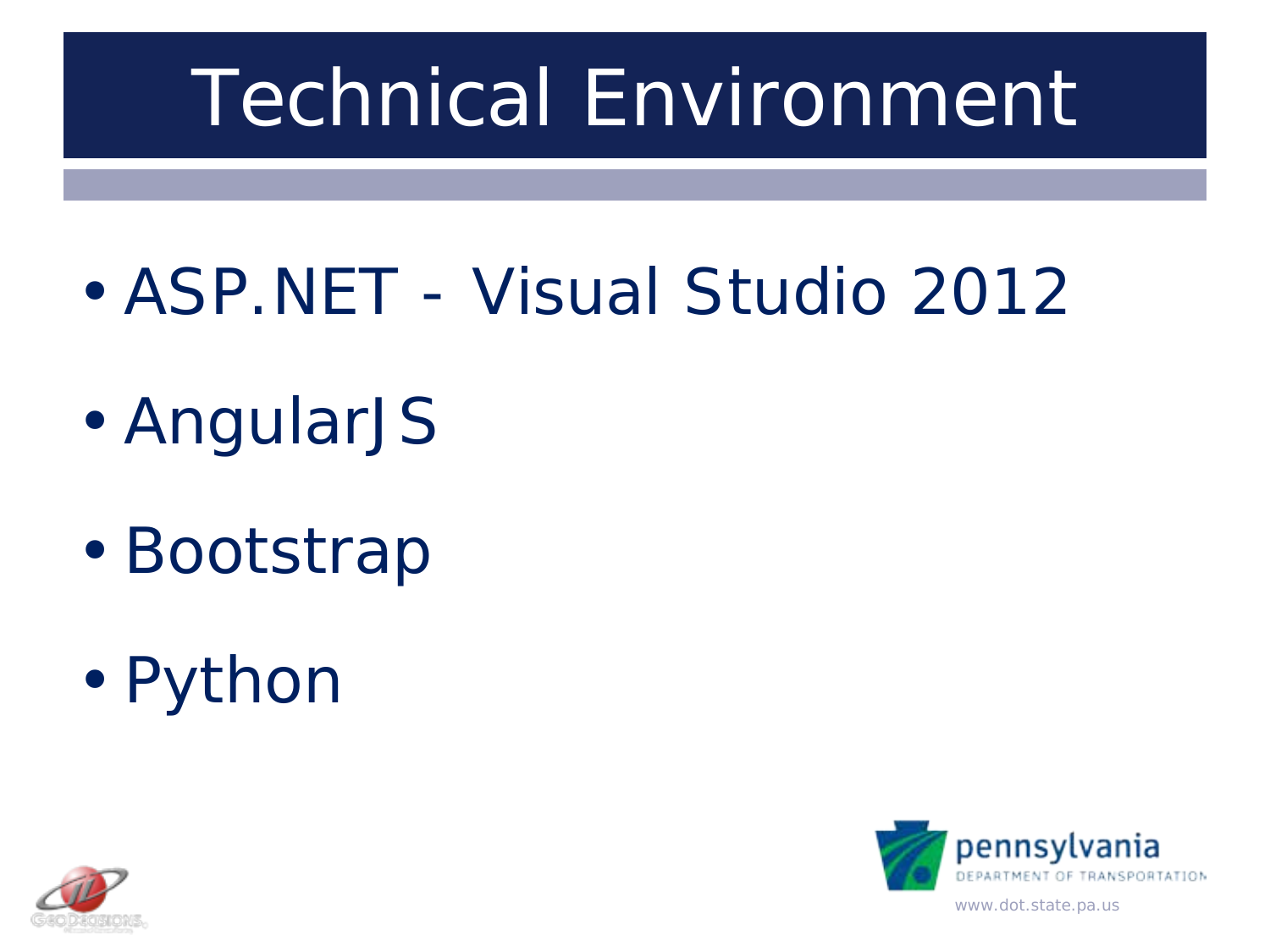## Technical Environment

- Oracle Spatial 11g
- ArcGIS for Server 10.2.2
- Business Objects Crystal Reports

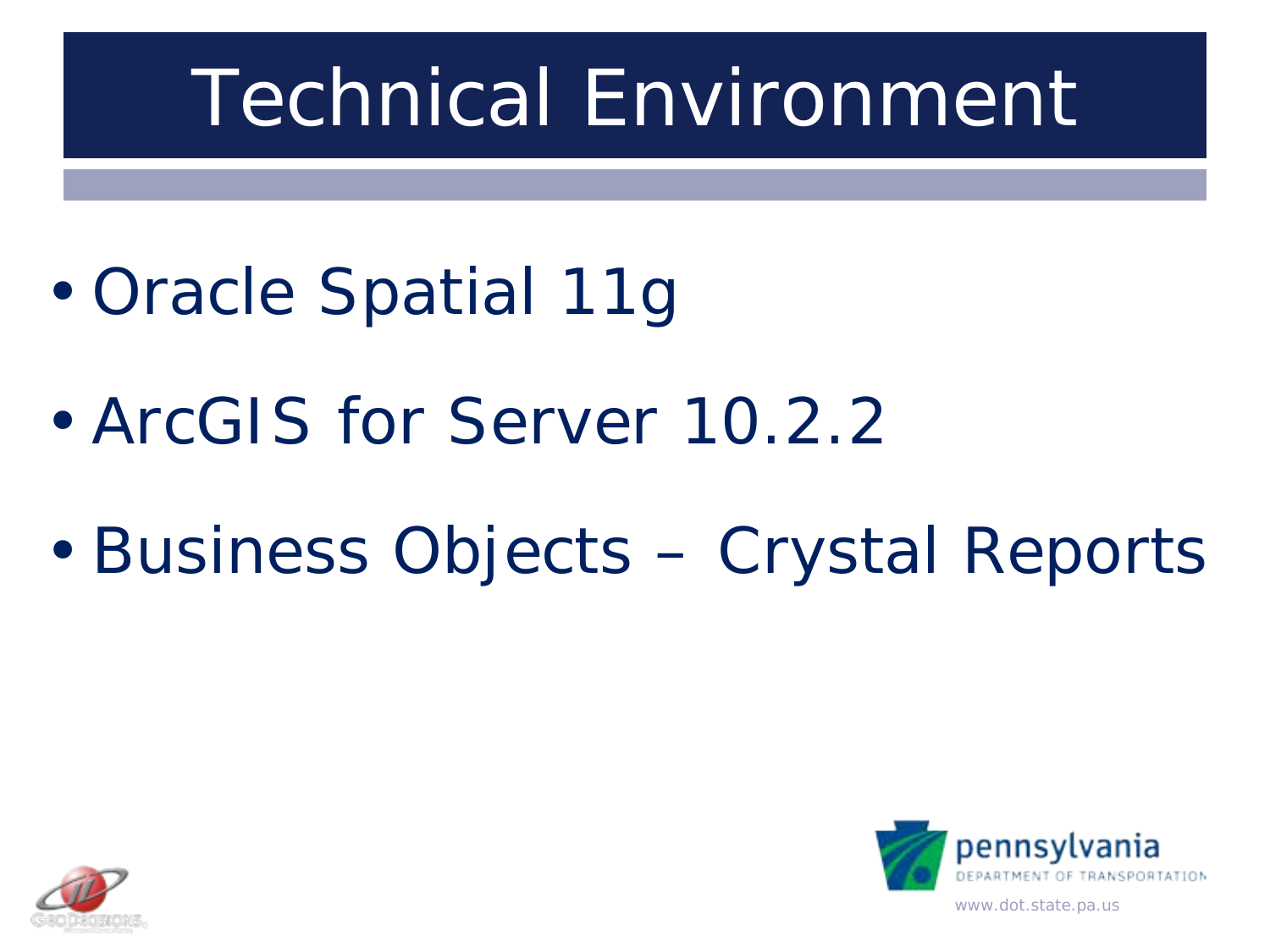## PennDOT's GIS – Future

- Expanded GIS-IQ Functionality
- Data Warehouse Redesign
- GIS Integration with Legacy Systems
- Services for Consumption
- External Data Loading (PETL)
- Partnerships with IT



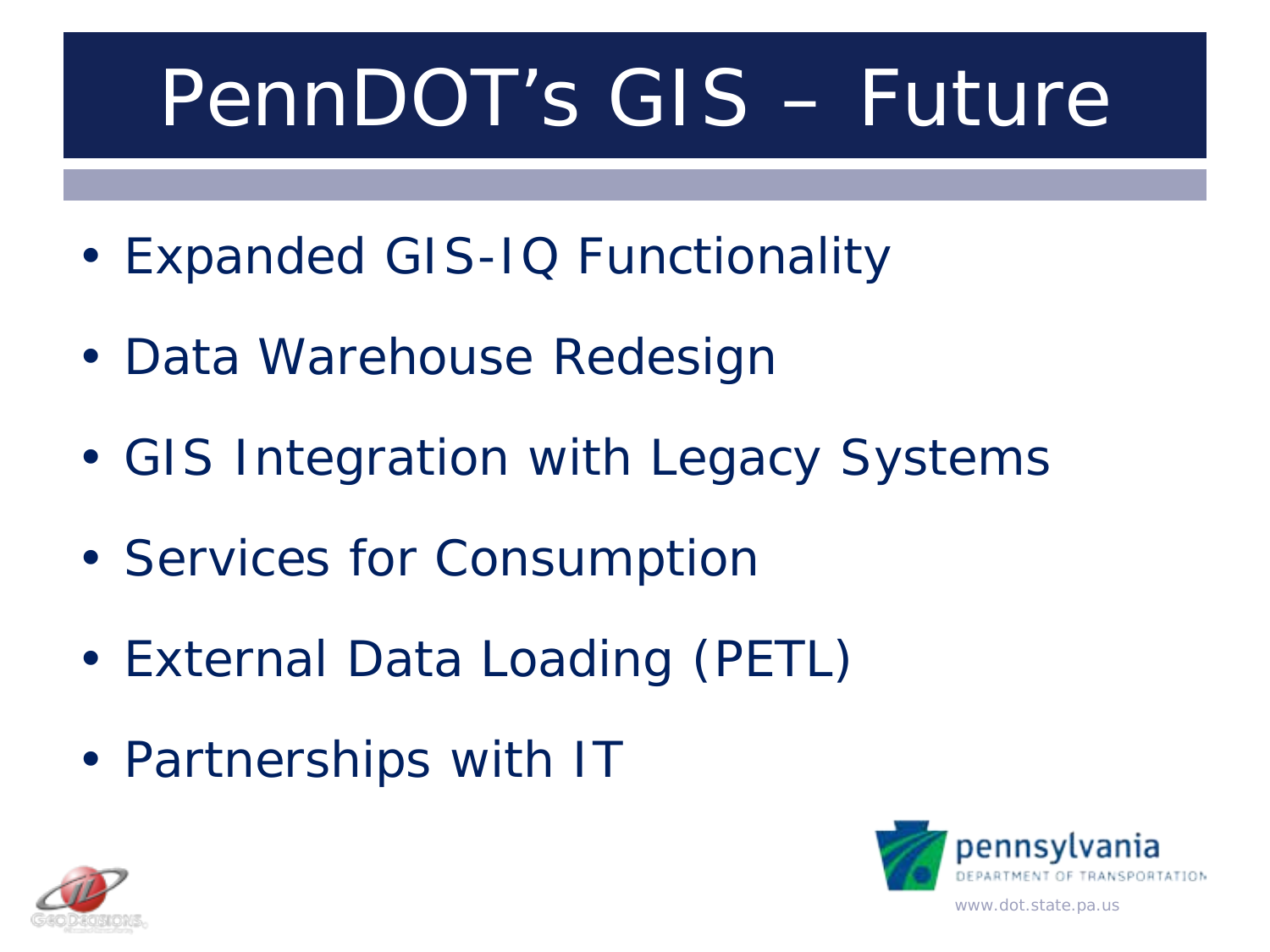#### **Benefits**

- Expanded GIS On-line Functionality
- Greater Data Exposure
- Collaborative Environment
- Reusable Utilities BOTs



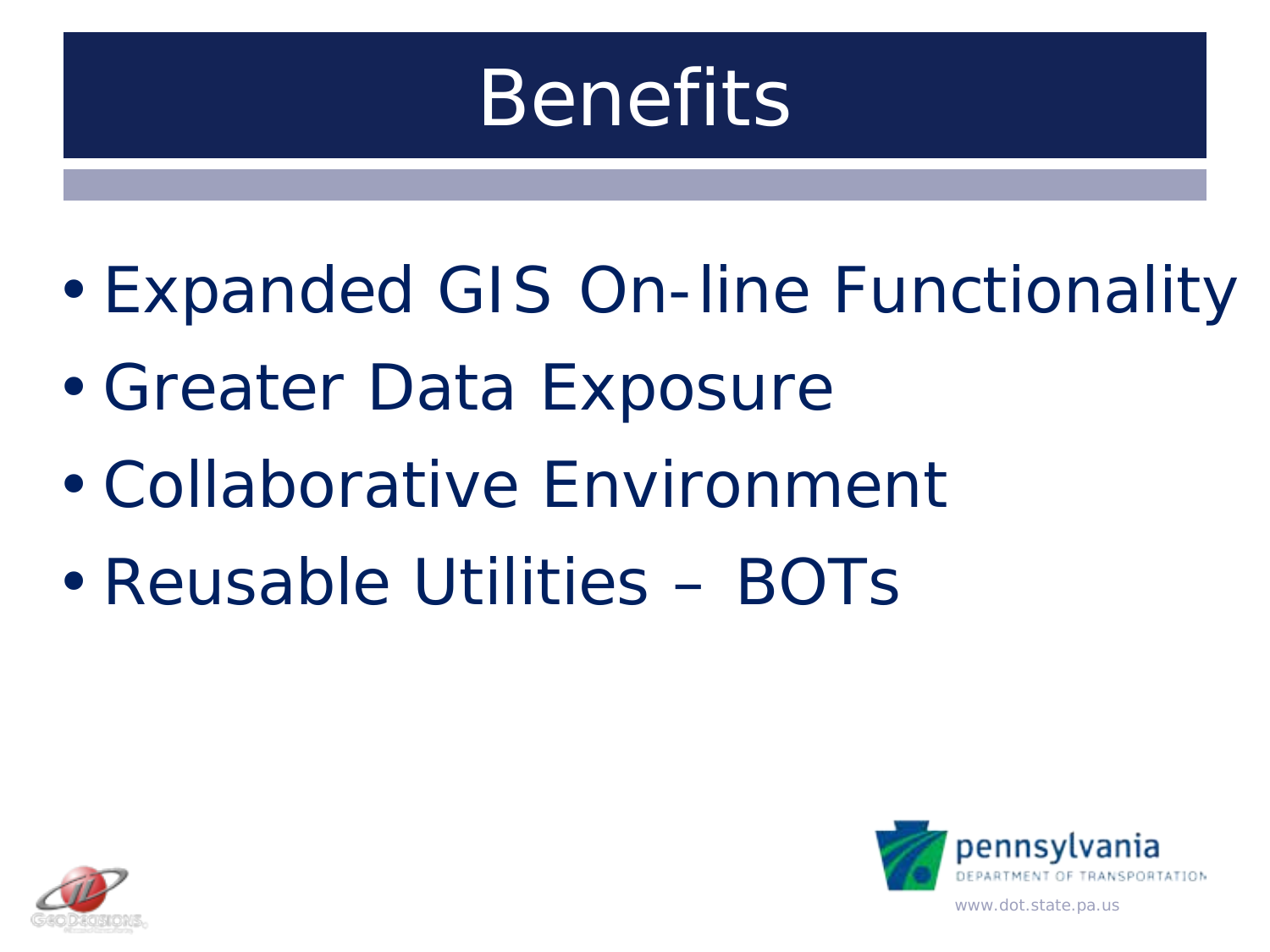#### **Benefits**

- Shared Upgrades & Enhancements
- Faster Development
- GIS Tools / Non-GIS Applications
- Adaptive Workflow